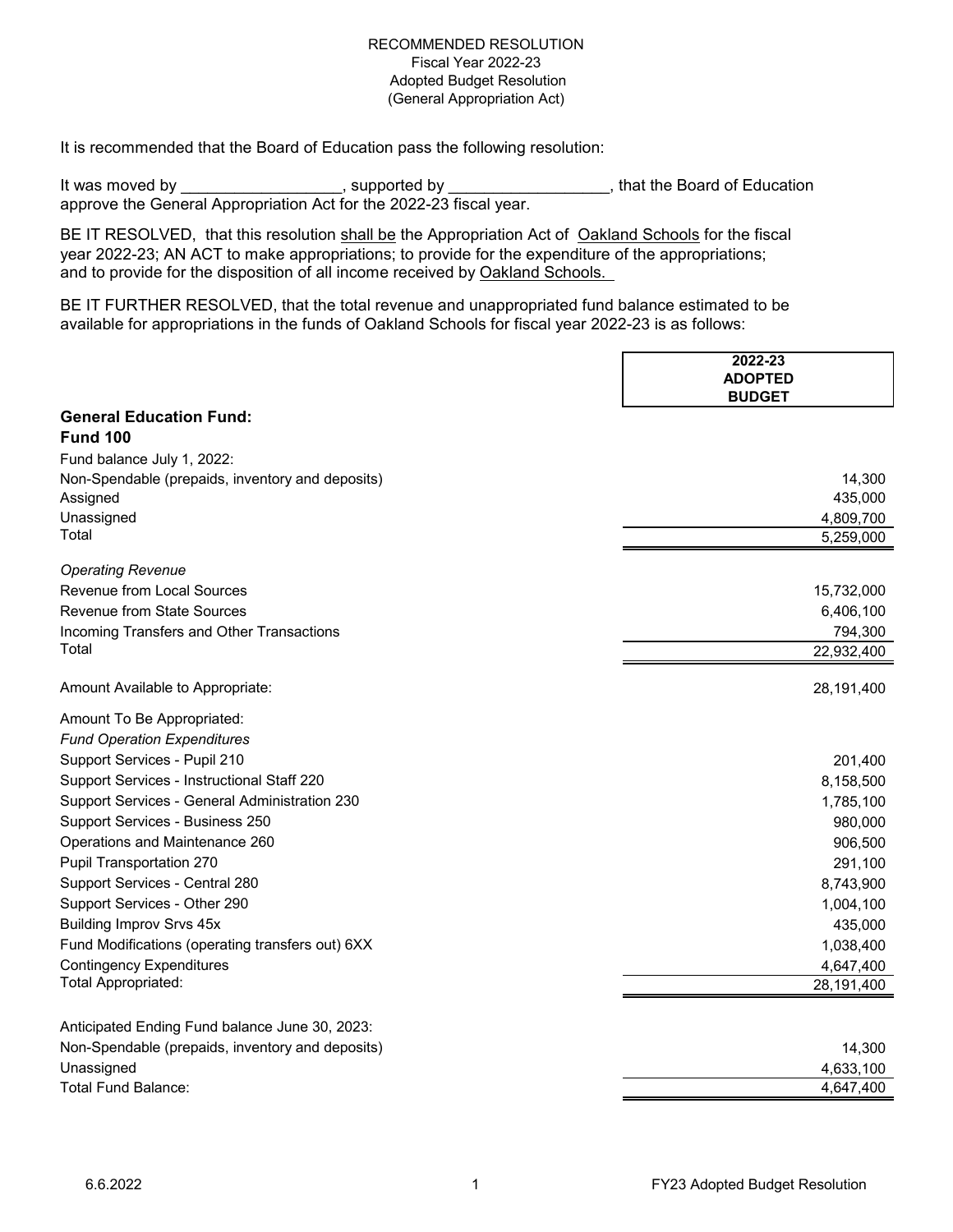|                                                                           | 2022-23<br><b>ADOPTED</b> |
|---------------------------------------------------------------------------|---------------------------|
|                                                                           | <b>BUDGET</b>             |
| <b>General Education Grants &amp; Funded Projects:</b><br><b>Fund 105</b> |                           |
| Fund balance July 1, 2022:                                                |                           |
| Unassigned                                                                |                           |
| Non-Spendable for prepaids, inventory and deposits                        |                           |
| Total                                                                     |                           |
| <b>Operating Revenue</b>                                                  |                           |
| Revenue from Non-Educational Entity                                       | 1,347,100                 |
| <b>Revenue from State Sources</b>                                         | 36,495,300                |
| <b>Revenue from Federal Sources</b>                                       | 6,710,600                 |
| Total Available to Appropriate:                                           | 44,553,000                |
| Amount To Be Appropriated:                                                |                           |
| <b>Fund Operation Expenditures</b>                                        |                           |
| Basic Programs 110                                                        | 153,400                   |
| Added Needs 120                                                           | 128,000                   |
| Support Services-Pupil 210                                                | 814,000                   |
| Support Services - Instructional Staff 220                                | 8,320,400                 |
| Support Services - General Administration 230                             | 122,200                   |
| Support Services - School Administration 240                              | 8,000                     |
| Support Services - Business 250                                           | 56,800                    |
| <b>Pupil Transportation Services 270</b>                                  | 1,253,400                 |
| Support Services - Central 280                                            | 390,700                   |
| Support Services - Other 290                                              | 3,300                     |
| <b>Community Services-Community Services Direction 310</b>                | 488,900                   |
| <b>Community Activities 330</b>                                           | 404,100                   |
| Custody and Care of Children 350                                          | 9,500                     |
| Community Services - Other Community Services 390                         | 1,111,100                 |
| Payments to Other Public Schools 410                                      | 25, 187, 200              |
| Payments to Not for Profit Entities 440                                   | 5,745,600                 |
| Fund Modifications (operating transfers out) 6XX                          | 356,400                   |
| <b>Total Appropriated:</b>                                                | 44,553,000                |
| Anticipated Ending Fund balance June 30, 2023:                            |                           |
| Unassigned                                                                |                           |
| Non-Spendable for prepaids, inventory and deposits                        |                           |
| <b>Total Fund Balance:</b>                                                |                           |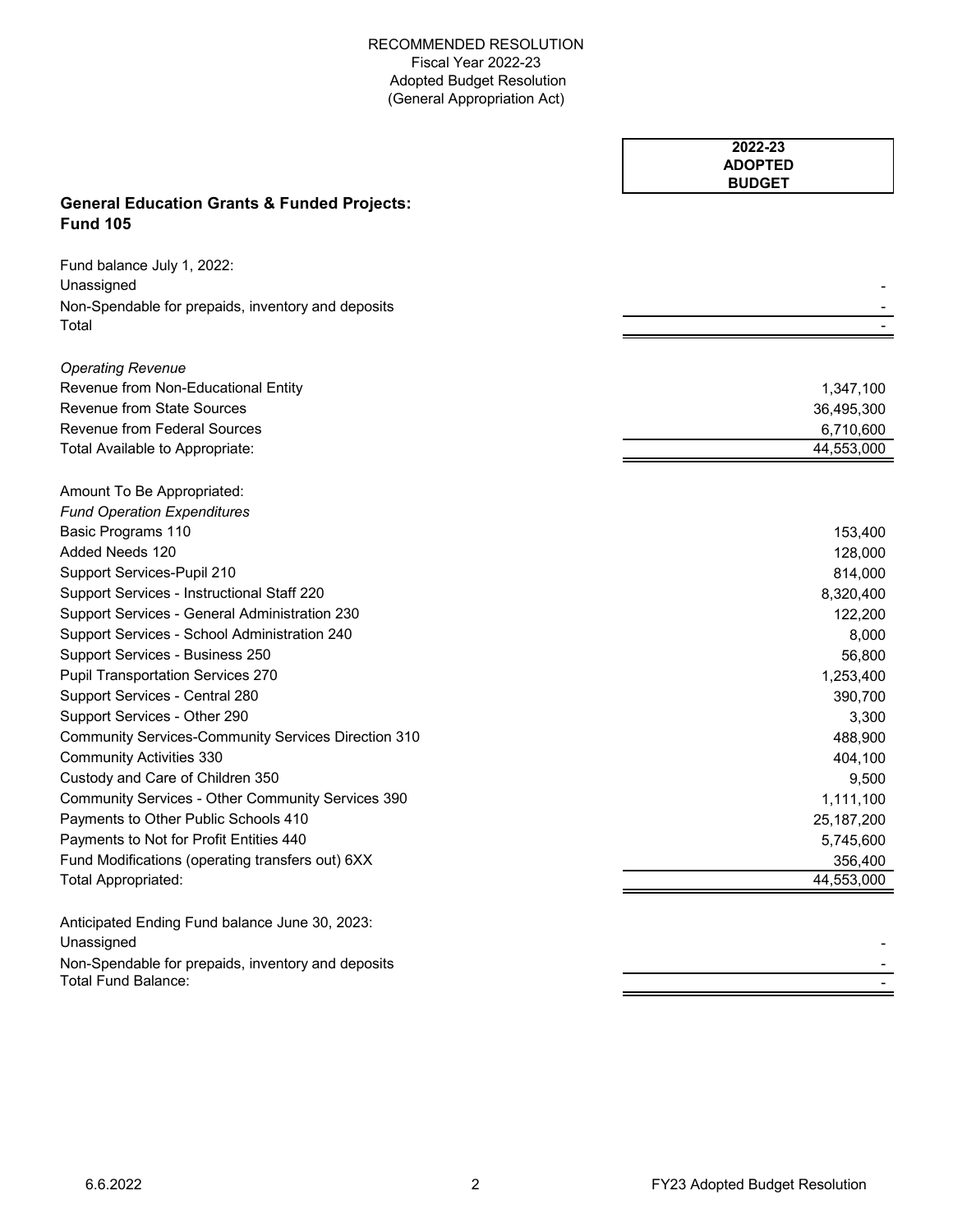|                                                    | 2022-23<br><b>ADOPTED</b> |
|----------------------------------------------------|---------------------------|
|                                                    | <b>BUDGET</b>             |
| <b>Special Education Fund:</b>                     |                           |
| <b>Fund 200</b>                                    |                           |
| Fund balance July 1, 2022:                         |                           |
| Non-Spendable (prepaids, inventory and deposits)   | 27,000                    |
| <b>Restricted Special Education</b>                | 1,011,000                 |
| Restricted (SE center program facility renovation) | 10,419,600                |
| Total                                              | 11,457,600                |
| <b>Operating Revenue</b>                           |                           |
| Revenue from Local Sources                         | 163,847,300               |
| <b>Revenue from State Sources</b>                  | 7,803,600                 |
| Incoming Transfers and Other Transactions          | 305,500                   |
| Total                                              | 171,956,400               |
|                                                    |                           |
| Amount Available to Appropriate:                   | 183,414,000               |
| Amount To Be Appropriated:                         |                           |
| <b>Fund Operation Expenditures</b>                 |                           |
| Added Needs 120                                    | 1,500,000                 |
| Support Services - Pupil 210                       | 10,780,800                |
| Support Services - Instructional Staff 220         | 3,149,500                 |
| Support Services - General Administration 230      | 925,700                   |
| Support Services - Business 250                    | 1,391,900                 |
| Operations and Maintenance 260                     | 600,600                   |
| Pupil Transportation 270                           | 94,900                    |
| Support Services - Central 280                     | 4,593,000                 |
| Support Services - Other 290                       | 346,500                   |
| Payments to Other Public Schools 410               | 148,300,000               |
| Fund Modifications (operating transfers out) 6XX   | 211,100                   |
| <b>Contingency Expenditures</b>                    | 11,520,000                |
| Total Appropriated:                                | 183,414,000               |
| Anticipated Ending Fund balance June 30, 2023:     |                           |
| Non-Spendable (prepaids, inventory and deposits)   | 27,000                    |
| <b>Restricted Special Education</b>                | 1,073,400                 |
| Restricted (SE center program facility renovation) | 10,419,600                |
| Total Fund Balance:                                | 11,520,000                |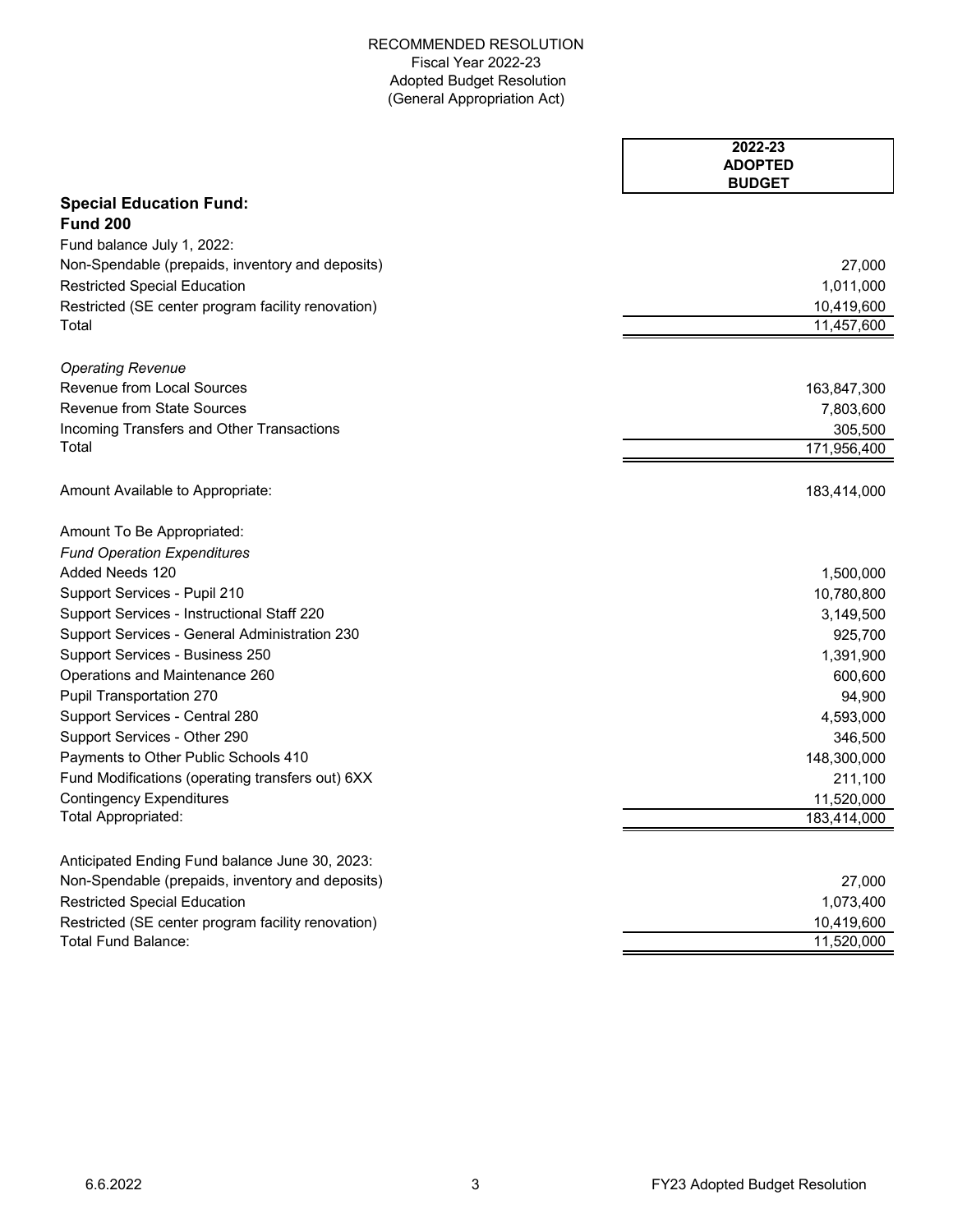|                                                                                                | 2022-23<br><b>ADOPTED</b><br><b>BUDGET</b> |
|------------------------------------------------------------------------------------------------|--------------------------------------------|
| <b>Special Education Grants &amp; Funded Projects</b><br><b>Fund 205</b>                       |                                            |
| Fund balance July 1, 2022:<br>Unassigned<br>Non-Spendable for prepaids, inventory and deposits |                                            |
| Total                                                                                          |                                            |
| <b>Operating Revenue</b>                                                                       |                                            |
| <b>Revenue from State Sources</b>                                                              | 1,983,800                                  |
| <b>Revenue from Federal Sources</b>                                                            | 58,260,100                                 |
| Total Available to Appropriate:                                                                | 60,243,900                                 |
| Amount To Be Appropriated:                                                                     |                                            |
| <b>Fund Operation Expenditures</b>                                                             |                                            |
| Support Services - Pupil 210                                                                   | 4,328,900                                  |
| Support Services - Instructional Staff 220                                                     | 537,400                                    |
| Support Services - Central 280                                                                 | 1,076,800                                  |
| <b>Community Services-Community Activities 330</b>                                             | 1,000                                      |
| Community Services - Non-Public Schools Pupil 370                                              | 3,223,200                                  |
| Payments to Other Public Schools 410                                                           | 50,707,900                                 |
| Fund Modifications (operating transfers out) 6XX                                               | 368,700                                    |
| Total Appropriated:                                                                            | 60,243,900                                 |
| Anticipated Ending Fund balance June 30, 2023:                                                 |                                            |
| Unassigned                                                                                     |                                            |
| Non-Spendable for prepaids, inventory and deposits<br><b>Total Fund Balance:</b>               |                                            |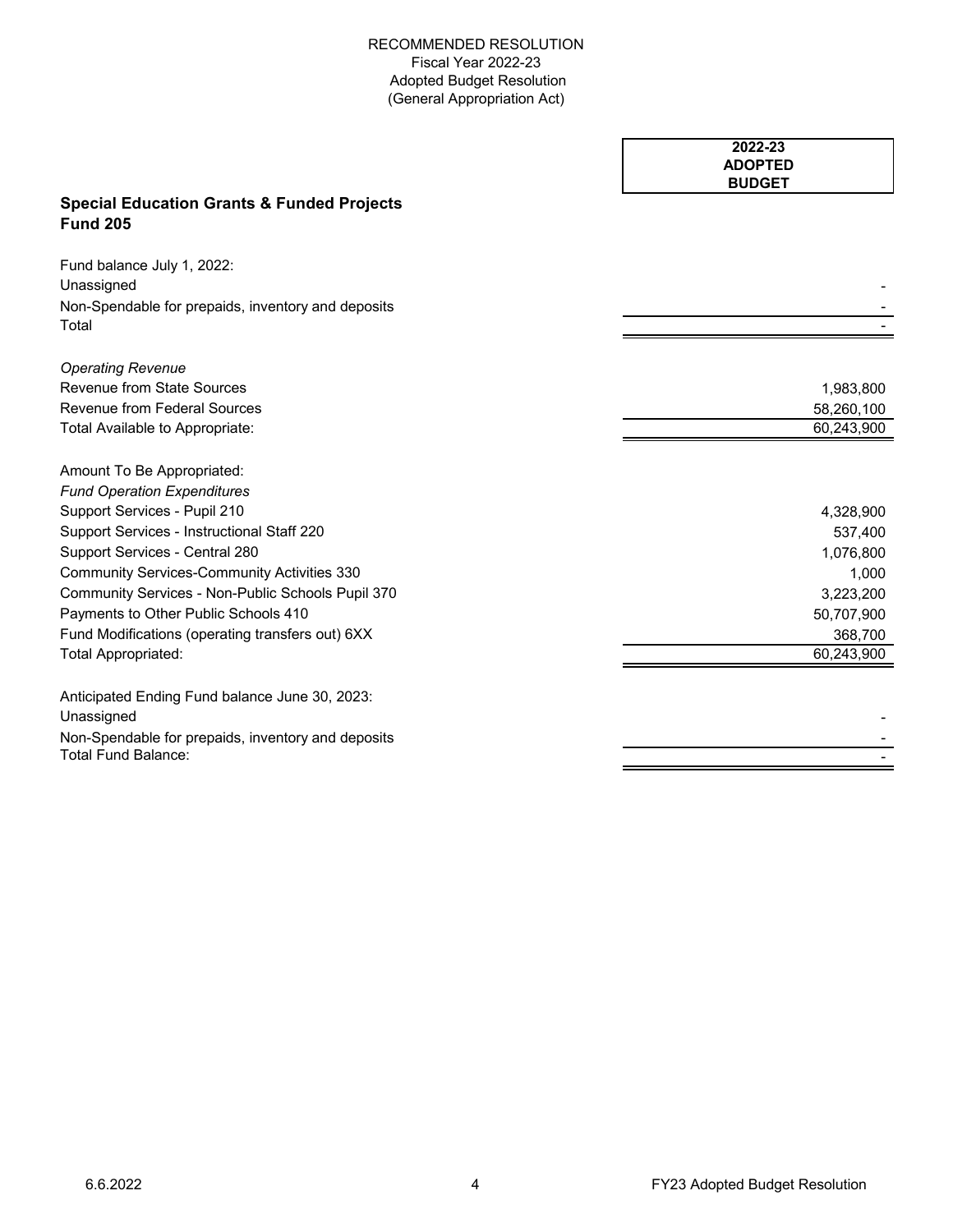|                                                    | 2022-23<br><b>ADOPTED</b><br><b>BUDGET</b> |
|----------------------------------------------------|--------------------------------------------|
| <b>Career Focused Education Fund</b>               |                                            |
| <b>Fund 600</b>                                    |                                            |
| Fund balance July 1, 2022:                         |                                            |
| Non-Spendable for prepaids, inventory and deposits | 10,600                                     |
| <b>Restricted Career Focused Education</b>         | 5,804,700                                  |
| Total                                              | 5,815,300                                  |
| <b>Operating Revenue</b>                           |                                            |
| Revenue from Local Sources                         | 40,411,100                                 |
| Revenue from State Sources                         | 5,730,900                                  |
| Incoming Transfers and Other Transactions          | 127,300                                    |
| Total                                              | 46,269,300                                 |
| Amount Available to Appropriate:                   | 52,084,600                                 |
| Amount To Be Appropriated:                         |                                            |
| <b>Fund Operation Expenditures</b>                 |                                            |
| Added Needs 120                                    | 17,847,400                                 |
| Support Services - Pupil 210                       | 2,067,400                                  |
| Support Services - Instructional Staff 220         | 2,955,300                                  |
| Support Services - General Administration 230      | 1,089,600                                  |
| Support Services School Administration 240         | 2,642,600                                  |
| Support Services - Business 250                    | 1,632,500                                  |
| Operations and Maintenance 260                     | 4,044,400                                  |
| Pupil Transportation 270                           | 124,800                                    |
| Support Services - Central 280                     | 6,152,000                                  |
| Support Services - Other 290                       | 188,000                                    |
| Payments to Other Public Schools 410               | 3,088,000                                  |
| Fund Modifications (operating transfers out) 6XX   | 4,427,100                                  |
| <b>Contingency Expenditures</b>                    | 5,825,500                                  |
| Total Appropriated:                                | 52,084,600                                 |
| Anticipated Ending Fund balance June 30, 2023:     |                                            |
| Non-Spendable for prepaids, inventory and deposits | 10,600                                     |
| <b>Restricted Career Focused Education</b>         | 5,814,900                                  |
| Total Fund Balance:                                | 5,825,500                                  |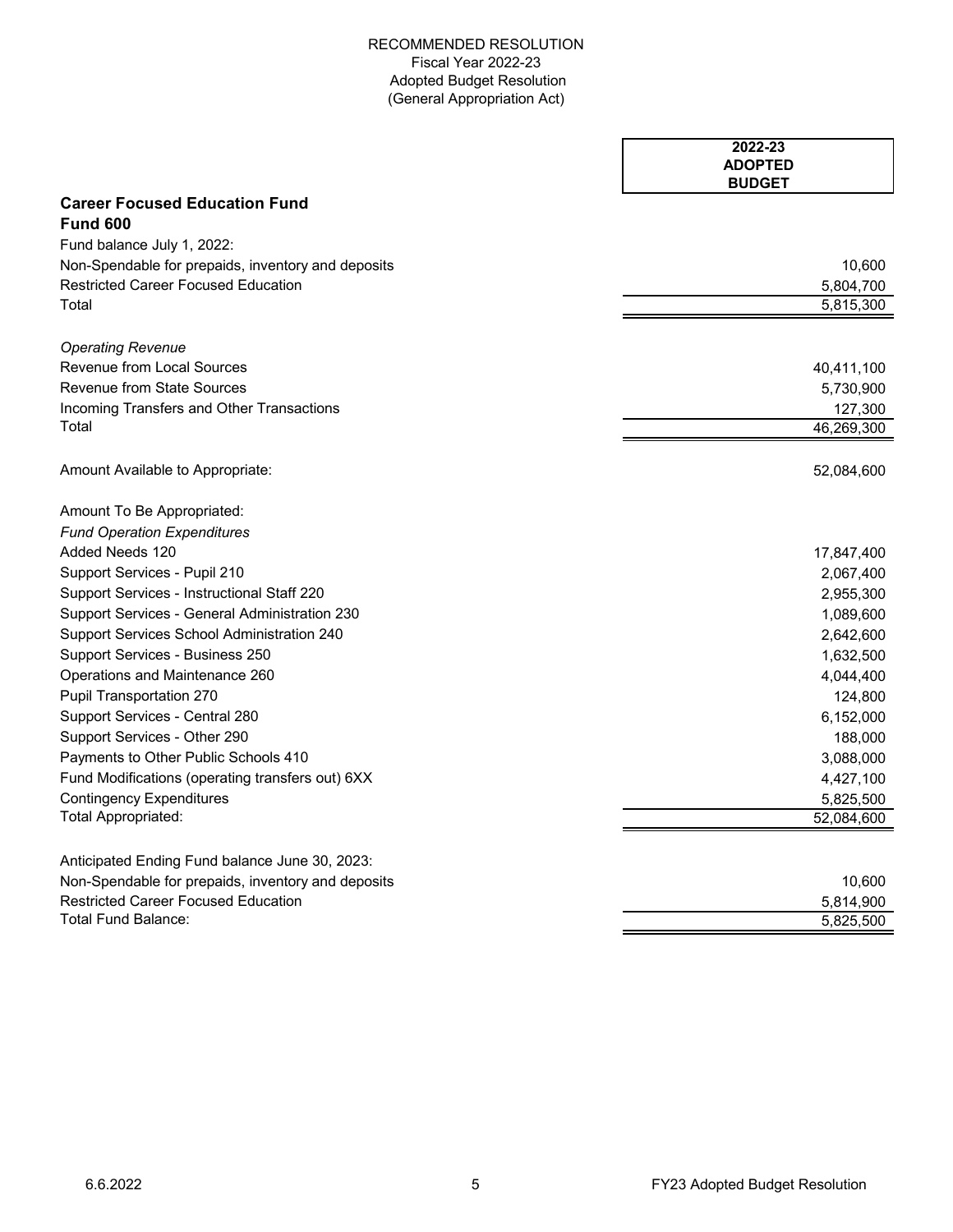|                                                                                 | 2022-23<br><b>ADOPTED</b> |
|---------------------------------------------------------------------------------|---------------------------|
|                                                                                 | <b>BUDGET</b>             |
| <b>Career Focused Education Grants &amp; Funded Projects</b><br><b>Fund 605</b> |                           |
| Fund balance July 1, 2022:<br>Unassigned                                        |                           |
| Non-Spendable for prepaids, inventory and deposits                              |                           |
| Total                                                                           |                           |
| <b>Operating Revenue</b>                                                        |                           |
| Revenue from State Sources                                                      | 32,000                    |
| <b>Revenue from Federal Sources</b>                                             | 2,151,000                 |
| Total Available to Appropriate:                                                 | 2,183,000                 |
| Amount To Be Appropriated:                                                      |                           |
| <b>Fund Operation Expenditures</b>                                              |                           |
| Added Needs 120                                                                 | 169,400                   |
| Support Services-Pupil 210                                                      | 1,436,300                 |
| Support Services - Instructional Staff 220                                      | 442,400                   |
| Pupil Transportation 270                                                        | 22,500                    |
| Support Services-Central 280                                                    | 112,400                   |
| Total Appropriated:                                                             | 2,183,000                 |
| Anticipated Ending Fund balance June 30, 2023:                                  |                           |
| Unassigned                                                                      |                           |
| Non-Spendable for prepaids, inventory and deposits                              |                           |
| Total                                                                           |                           |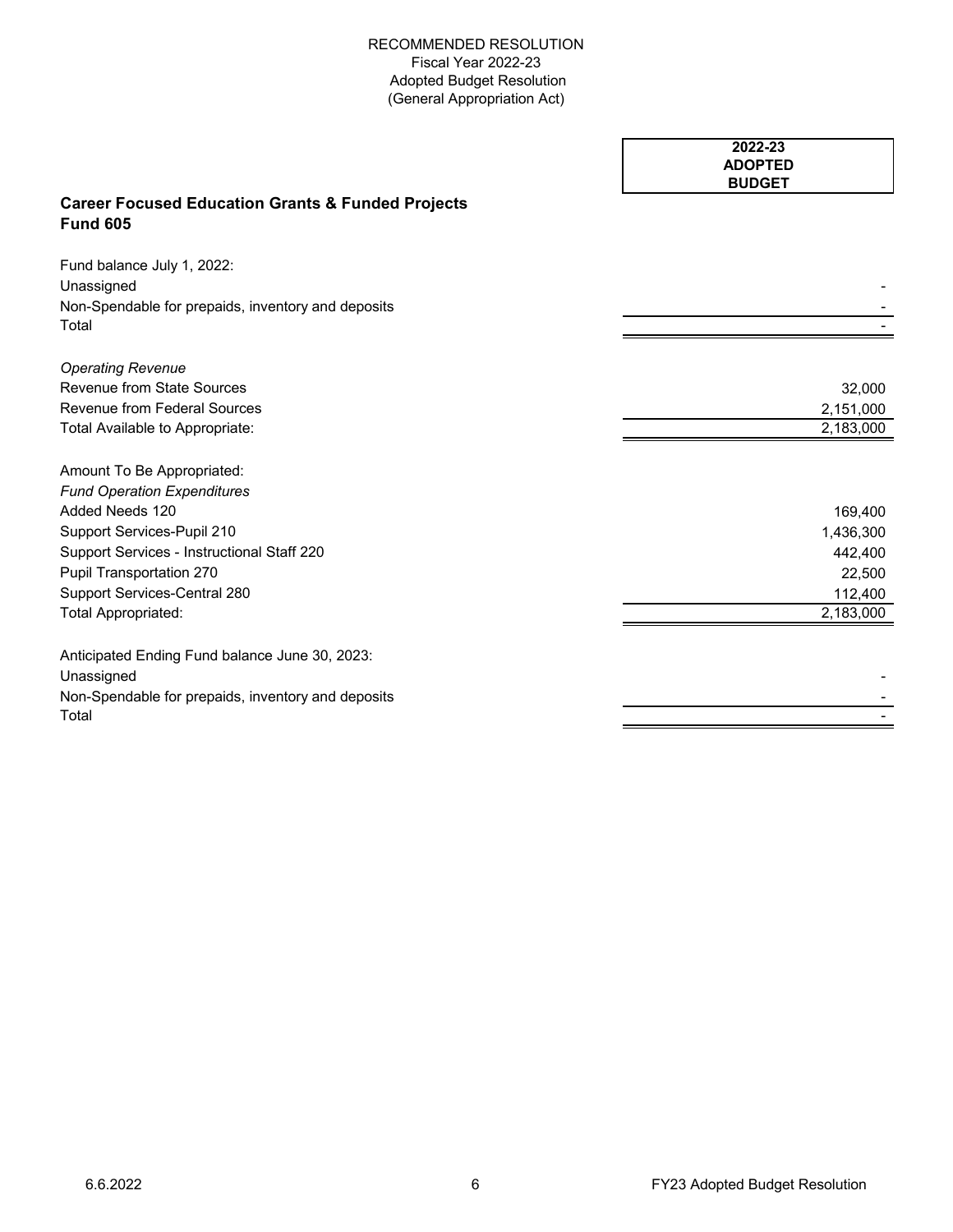$\mathbf{r}$ 

|                                                    | 2022-23<br><b>ADOPTED</b><br><b>BUDGET</b> |
|----------------------------------------------------|--------------------------------------------|
| <b>Shared Services &amp; Tuition Program Fund</b>  |                                            |
| <b>Fund 270</b>                                    |                                            |
| Fund balance July 1, 2022:                         |                                            |
| Non-Spendable for prepaids, inventory and deposits | 200                                        |
| Committed                                          | 4,115,500                                  |
| Total                                              | 4,115,700                                  |
| <b>Operating Revenue</b>                           |                                            |
| <b>Revenue from Local Sources</b>                  | 17,843,500                                 |
| <b>Revenue from State Sources</b>                  | 1,386,900                                  |
| Incoming Transfers and Other Transactions          | 562,600                                    |
| Total:                                             | 19,793,000                                 |
| Amount Available For Appropriation:                | 23,908,700                                 |
| Amount To Be Appropriated :                        |                                            |
| <b>Fund Operation Expenditures</b>                 |                                            |
| Basic Programs 110                                 | 4,909,100                                  |
| Support Services - Pupil 210                       | 49,100                                     |
| Support Services - General Administration 230      | 452,400                                    |
| Support Services School Administration 240         | 448,500                                    |
| Support Services - Business 250                    | 1,238,000                                  |
| <b>Support Services Security 260</b>               | 19,000                                     |
| Support Services - Central 280                     | 11,677,800                                 |
| Fund Modifications (operating transfers out) 6XX   | 368,300                                    |
| <b>Contingency Expenditures</b>                    | 4,746,500                                  |
| Total Appropriated:                                | 23,908,700                                 |
| Anticipated Ending Fund balance June 30, 2023:     |                                            |
| Non-Spendable for prepaids, inventory and deposits | 200                                        |
| Committed                                          | 4,746,300                                  |
| Total                                              | 4,746,500                                  |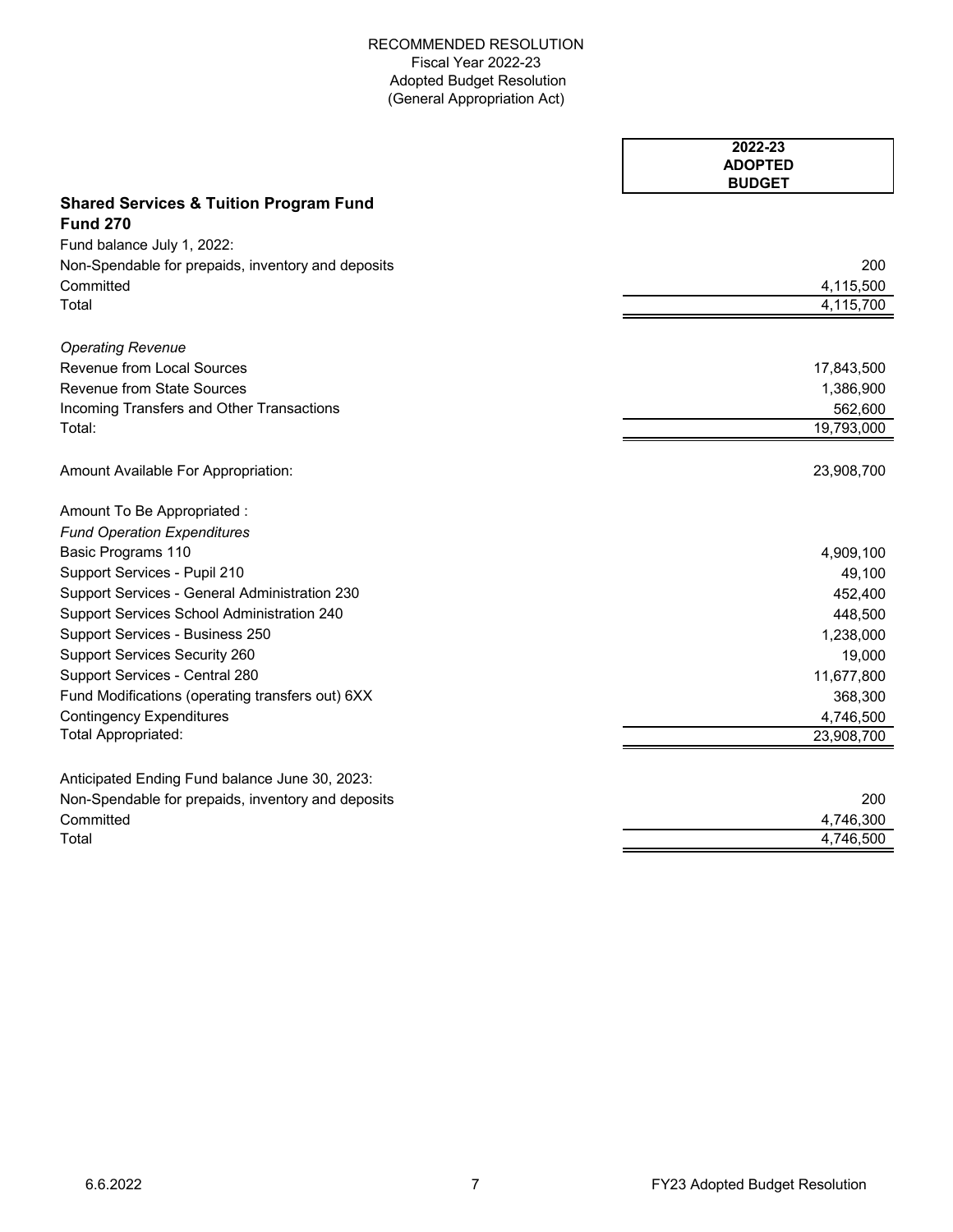|                                                        | 2022-23<br><b>ADOPTED</b> |
|--------------------------------------------------------|---------------------------|
|                                                        | <b>BUDGET</b>             |
| <b>ONE Cooperative Service Fund</b><br><b>Fund 271</b> |                           |
| Fund balance July 1, 2022:                             |                           |
| Non-Spendable for prepaids, inventory and deposits     | 249,300                   |
| Committed                                              | 9,705,500                 |
| Total                                                  | 9,954,800                 |
| <b>Operating Revenue</b>                               |                           |
| Revenue from Local Sources                             | 613,400                   |
| Incoming Transfers and Other Transactions              | 726,600                   |
| Total:                                                 | 1,340,000                 |
| Amount Available For Appropriation:                    | 11,294,800                |
| Amount To Be Appropriated :                            |                           |
| <b>Fund Operation Expenditures</b>                     |                           |
| Support Services - Instructional Staff 220             | 800,000                   |
| Support Services - General Administration 230          | 5,000                     |
| Support Services - Central 280                         | 389,500                   |
| <b>Contingency Expenditures</b>                        | 10,100,300                |
| Total Appropriated:                                    | 11,294,800                |
| Anticipated Ending Fund balance June 30, 2023:         |                           |
| Non-Spendable for prepaids, inventory and deposits     | 249,300                   |
| Committed                                              | 9,851,000                 |
| <b>Total Fund Balance:</b>                             | 10,100,300                |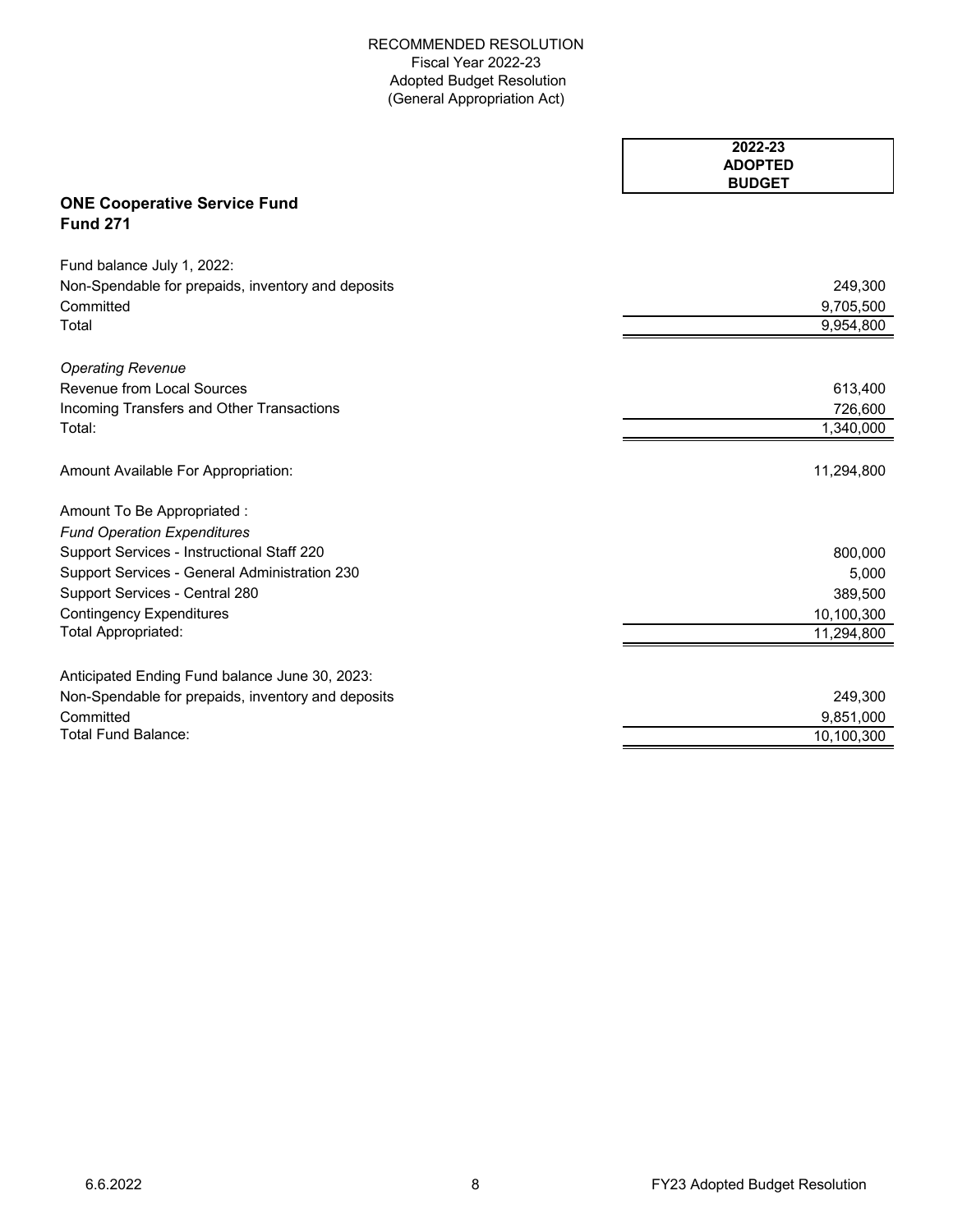|                                                    | 2022-23<br><b>ADOPTED</b><br><b>BUDGET</b> |
|----------------------------------------------------|--------------------------------------------|
| <b>Medicaid Fund</b>                               |                                            |
| <b>Fund 273</b>                                    |                                            |
| Fund balance July 1, 2022:                         |                                            |
| Non-Spendable for prepaids, inventory and deposits | 3,100                                      |
| <b>Operating Revenue</b>                           |                                            |
| Revenue from Local Sources                         | 11,479,700                                 |
| <b>Revenue from State Sources</b>                  | 54,100                                     |
| <b>Revenue from Federal Sources</b>                | 541,500                                    |
| Total:                                             | 12,075,300                                 |
| Amount Available For Appropriation:                | 12,078,400                                 |
| Amount To Be Appropriated :                        |                                            |
| <b>Fund Operation Expenditures</b>                 |                                            |
| Operations and Maintenance 260                     | 35,500                                     |
| Support Services - Central 280                     | 642,400                                    |
| Payments to Other Public Schools 410               | 11,397,400                                 |
| <b>Contingency Expenditures</b>                    | 3,100                                      |
| Total Appropriated:                                | 12,078,400                                 |
| Anticipated Ending Fund balance June 30, 2023:     |                                            |
| Non-Spendable for prepaids, inventory and deposits | 3,100                                      |
| Total Fund Balance:                                | 3,100                                      |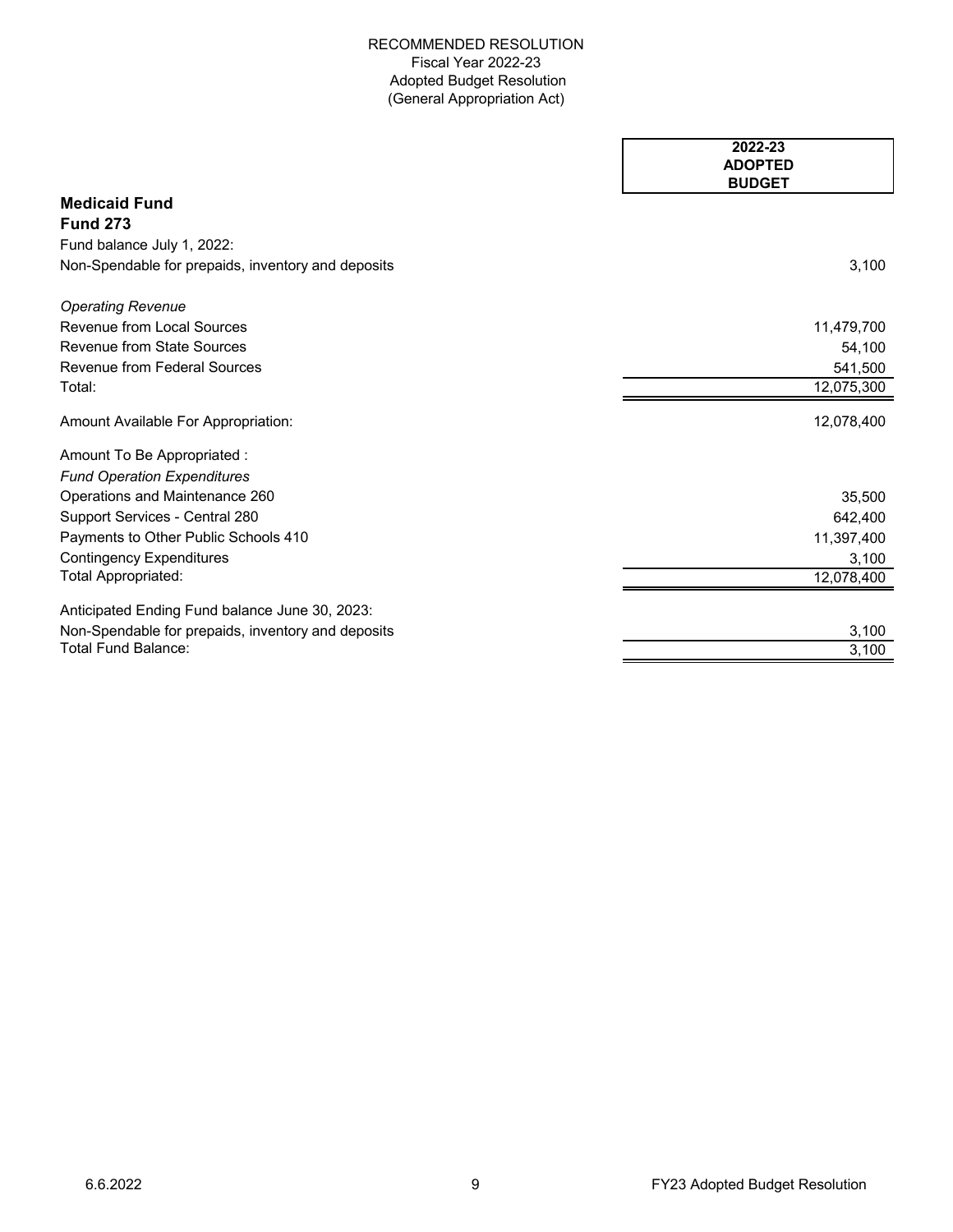|                                                       | 2022-23<br><b>ADOPTED</b><br><b>BUDGET</b> |
|-------------------------------------------------------|--------------------------------------------|
| <b>HR/Finance Consortium</b>                          |                                            |
| <b>Fund 277</b>                                       |                                            |
| Fund balance July 1, 2022:                            |                                            |
| Committed                                             | 263,400                                    |
| Total                                                 | 263,400                                    |
| <b>Operating Revenue</b>                              |                                            |
| Revenue from Local Sources                            | 1,121,000                                  |
| <b>Revenue from State Sources</b>                     | 94,700                                     |
| Incoming Transfers and Other Transactions             | 50,000                                     |
| Total:                                                | 1,265,700                                  |
| Amount Available For Appropriation:                   | 1,529,100                                  |
| Amount To Be Appropriated :                           |                                            |
| <b>Fund Operation Expenditures</b>                    |                                            |
| Support Services - Central 280                        | 1,109,500                                  |
| Fund Modification - Other Operating Transfers Out 6XX | 204,000                                    |
| <b>Contingency Expenditures</b>                       | 215,600                                    |
| Total Appropriated:                                   | 1,529,100                                  |
| Anticipated Ending Fund balance June 30, 2023:        |                                            |
| Committed                                             | 215,600                                    |
| Total                                                 | 215,600                                    |
| <b>School Activities Fund</b>                         |                                            |
| <b>Fund 290</b>                                       |                                            |
| Fund balance July 1, 2022:                            |                                            |
| Committed                                             | 303,400                                    |
| Total                                                 | 303,400                                    |
| <b>Operating Revenue</b>                              |                                            |
| Revenue from Local Sources                            | 180,000                                    |
| Total:                                                | 180,000                                    |
| Amount Available For Appropriation:                   | 483,400                                    |
| Amount To Be Appropriated :                           |                                            |
| <b>Fund Operation Expenditures</b>                    |                                            |
| Other School Activity Expenditures 296                | 180,000                                    |
| <b>Contingency Expenditures</b>                       | 303,400                                    |
| Total Appropriated:                                   | 483,400                                    |
| Anticipated Ending Fund balance June 30, 2023:        |                                            |
| Committed                                             | 303,400                                    |
| Total                                                 | 303,400                                    |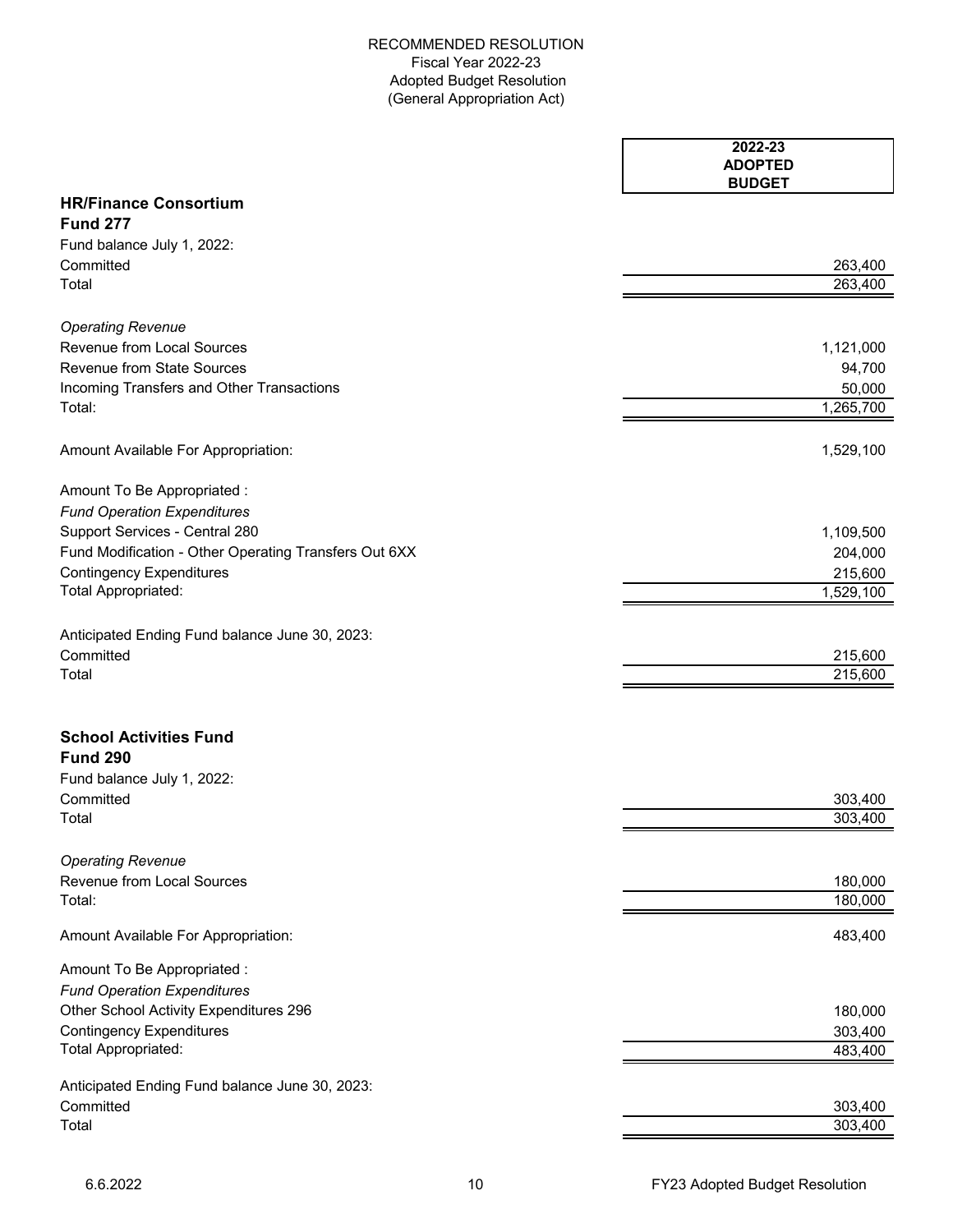|                                                              | 2022-23<br><b>ADOPTED</b><br><b>BUDGET</b> |
|--------------------------------------------------------------|--------------------------------------------|
| Debt Service Fund - 2016 Refunding Bonds                     |                                            |
| <b>Fund 311</b>                                              |                                            |
| Fund balance July 1, 2022:                                   |                                            |
| Restricted                                                   | 6,296,800                                  |
| <b>Operating Revenue</b>                                     |                                            |
| <b>Revenue from Local Sources</b>                            | 24,000                                     |
| Incoming Transfers and Other Transactions                    | 1,800,000                                  |
| Total:                                                       | 1,824,000                                  |
| Amount Available For Appropriation:                          | 8,120,800                                  |
| Amount To Be Appropriated:                                   |                                            |
| <b>Fund Operation Expenditures</b>                           |                                            |
| Debt Service - Long Term 511                                 | 2,468,200                                  |
| <b>Contingency Expenditures</b>                              | 5,652,600                                  |
| Total Appropriated:                                          | 8,120,800                                  |
| Anticipated Ending Fund balance June 30, 2023:               |                                            |
| Restricted                                                   | 5,652,600                                  |
| <b>Total Fund Balance:</b>                                   | 5,652,600                                  |
| Debt Service Fund - QSCB Defeasement Fund<br><b>Fund 313</b> |                                            |
| Fund balance July 1, 2022:                                   |                                            |
| Restricted                                                   | 2,033,100                                  |
| <b>Operating Revenue</b>                                     |                                            |
| Revenue from Local Sources                                   | 2,000                                      |
| Total:                                                       | 2,000                                      |
| Amount Available For Appropriation:                          | 2,035,100                                  |
| Amount To Be Appropriated:                                   |                                            |
| <b>Fund Operation Expenditures</b>                           |                                            |
| Debt Service - Long Term 511                                 | 2,500                                      |
| Fund Modifications (operating transfers out) 6XX             | 800,000                                    |
| <b>Contingency Expenditures</b>                              | 1,232,600                                  |
| <b>Total Appropriated:</b>                                   | 2,035,100                                  |
| Anticipated Ending Fund balance June 30, 2023:               |                                            |
| Restricted                                                   | 1,232,600                                  |
| <b>Total Fund Balance:</b>                                   | 1,232,600                                  |
|                                                              |                                            |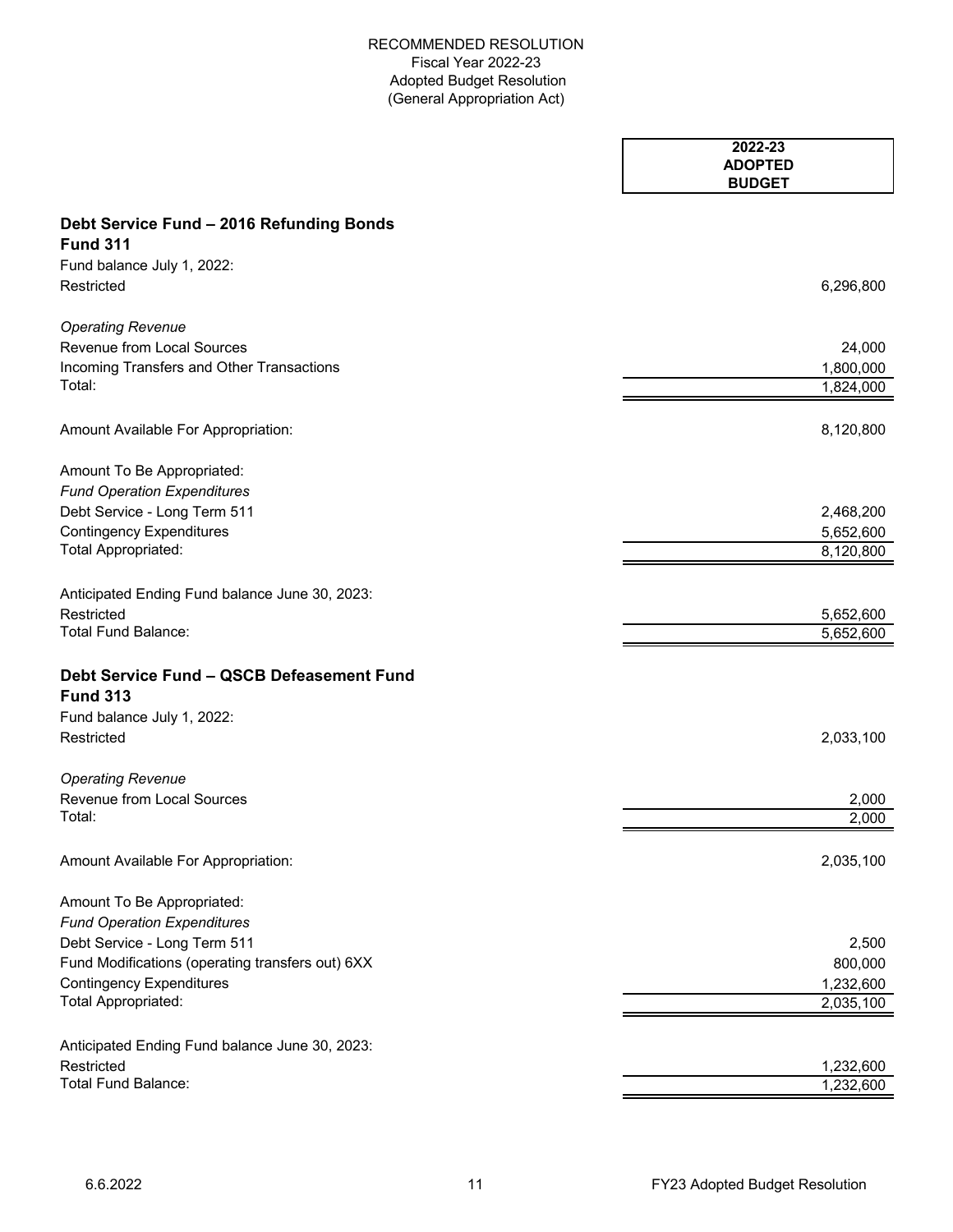|                                                           | 2022-23<br><b>ADOPTED</b><br><b>BUDGET</b> |
|-----------------------------------------------------------|--------------------------------------------|
| <b>Debt Service Fund - QSCB Construction Reserve Fund</b> |                                            |
| <b>Fund 314</b>                                           |                                            |
| Fund balance July 1, 2022:                                |                                            |
| Restricted                                                | 10,979,300                                 |
| <b>Operating Revenue</b>                                  |                                            |
| <b>Revenue from Local Sources</b>                         | 1,000                                      |
| Revenue from Federal Sources                              | 760,200                                    |
| Incoming Transfers and Other Transactions                 | 800,000                                    |
| Total:                                                    | 1,561,200                                  |
| Amount Available For Appropriation:                       | 12,540,500                                 |
| Amount To Be Appropriated:                                |                                            |
| <b>Fund Operation Expenditures</b>                        |                                            |
| Debt Service - Long Term 511                              | 927,500                                    |
| <b>Contingency Expenditures</b>                           | 11,613,000                                 |
| Total Appropriated:                                       | 12,540,500                                 |
| Anticipated Ending Fund balance June 30, 2023:            |                                            |
| Restricted                                                | 11,613,000                                 |
| <b>Total Fund Balance:</b>                                | 11,613,000                                 |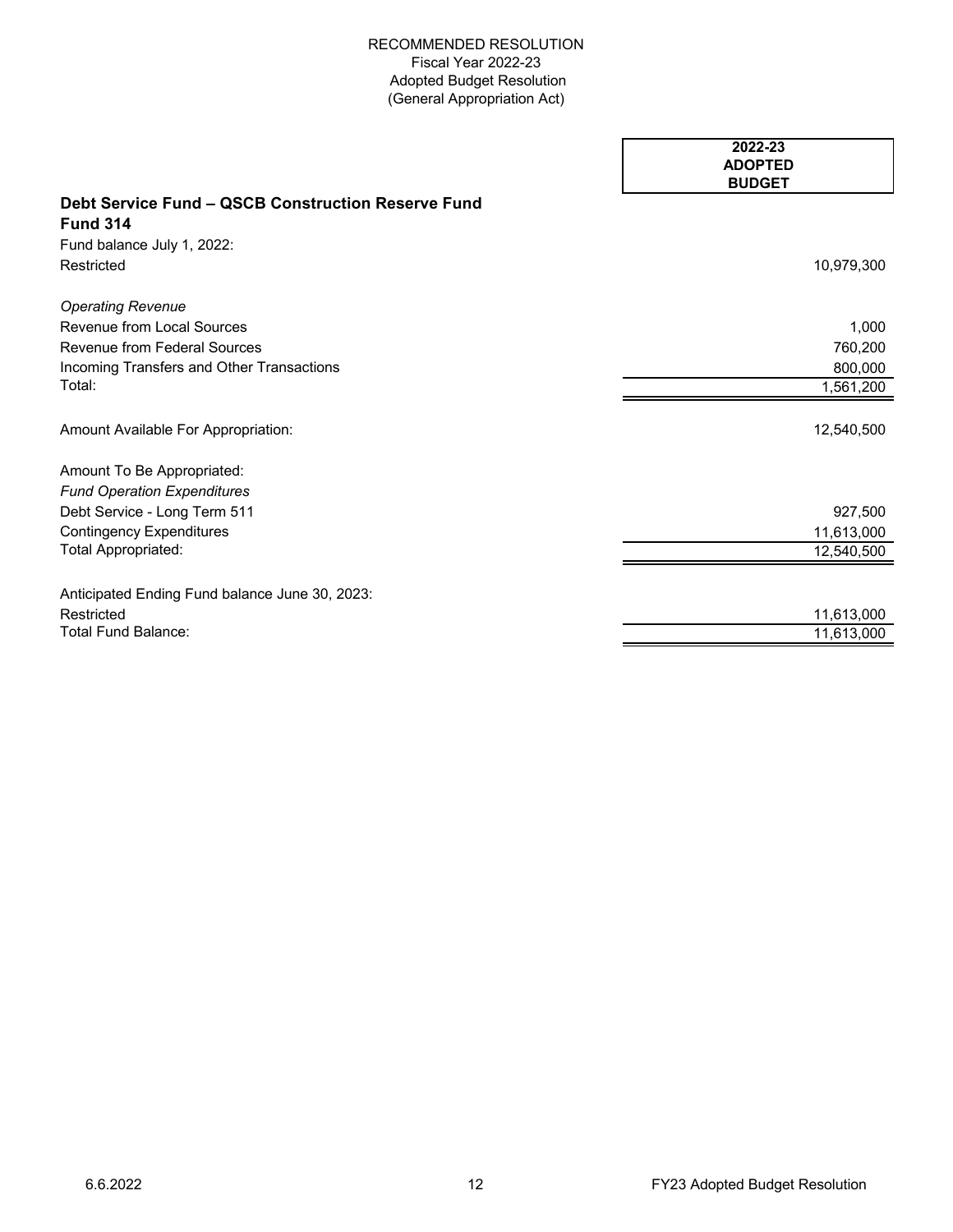|                                                                          | 2022-23                         |
|--------------------------------------------------------------------------|---------------------------------|
|                                                                          | <b>ADOPTED</b><br><b>BUDGET</b> |
| <b>Career Focused Education Campus Renovations Capital Projects Fund</b> |                                 |
| <b>Fund 404</b>                                                          |                                 |
| Fund balance July 1, 2022:                                               |                                 |
| Non-Spendable for prepaids, inventory and deposits                       | 100,100                         |
| Committed                                                                | 9,629,400                       |
| Total                                                                    | 9,729,500                       |
| <b>Operating Revenue</b>                                                 |                                 |
| <b>Revenue from Local Sources</b>                                        | 8,700                           |
| Incoming Transfers and Other Transactions                                | 2,400,000                       |
| Total:                                                                   | 2,408,700                       |
| Amount Available For Appropriation:                                      | 12,138,200                      |
| Amount To Be Appropriated:                                               |                                 |
| <b>Fund Operation Expenditures</b>                                       |                                 |
| Facilities Acquisition 450                                               | 2,949,400                       |
| <b>Contingency Expenditures</b>                                          | 9,188,800                       |
| Total Appropriated:                                                      | 12,138,200                      |
| Anticipated Ending Fund balance June 30, 2023:                           |                                 |
| Non-Spendable for prepaids, inventory and deposits                       | 100,100                         |
| Committed                                                                | 9,088,700                       |
| <b>Total Fund Balance:</b>                                               | 9,188,800                       |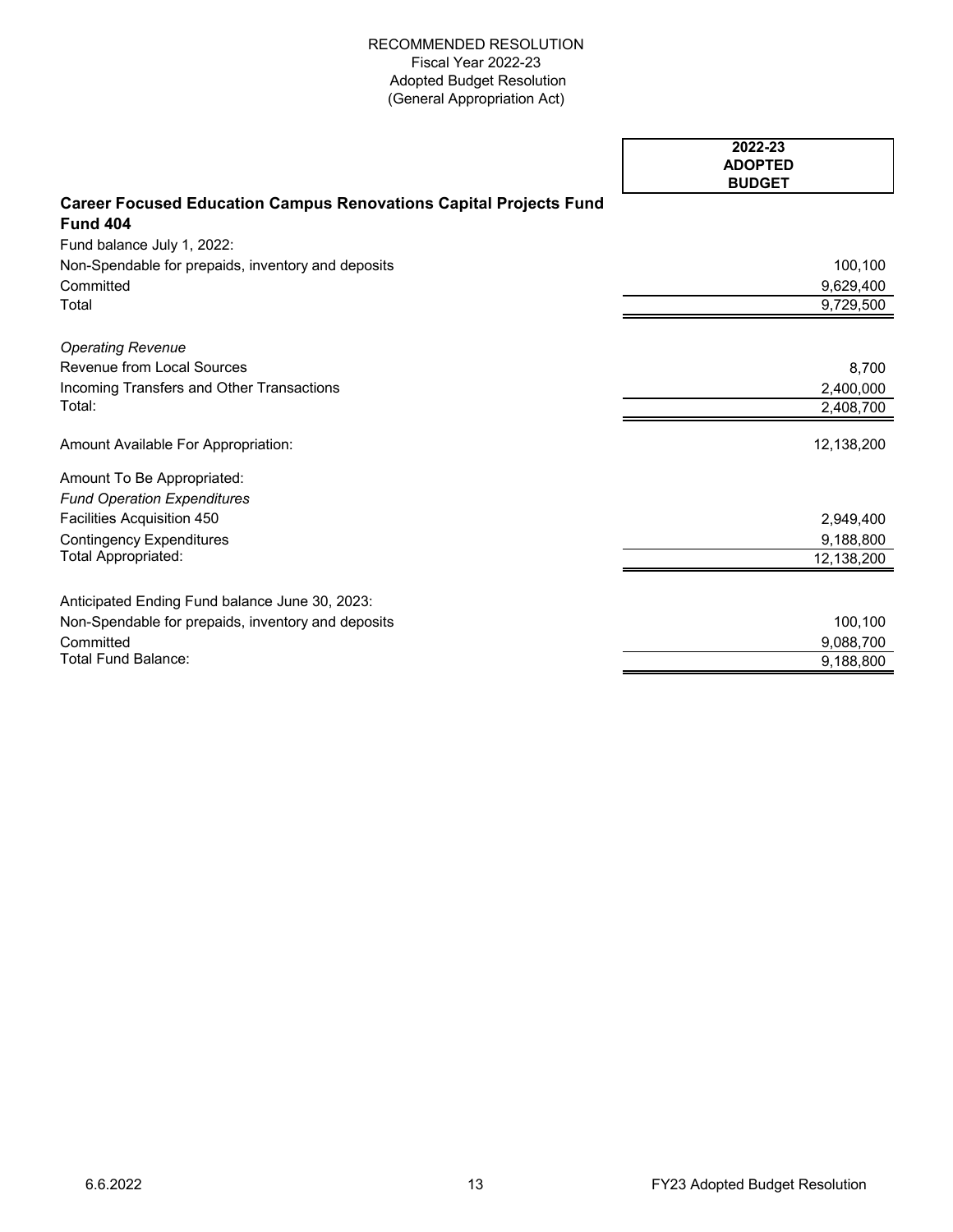|                                                                             | 2022-23<br><b>ADOPTED</b><br><b>BUDGET</b> |
|-----------------------------------------------------------------------------|--------------------------------------------|
| <b>Administration Building Renovations Capital Projects Fund</b>            |                                            |
| <b>Fund 406</b>                                                             |                                            |
| Fund balance July 1, 2022:                                                  |                                            |
| Non-Spendable for prepaids, inventory and deposits                          | 175,100                                    |
| Committed                                                                   | 10,077,300                                 |
| Total                                                                       | 10,252,400                                 |
| <b>Operating Revenue</b>                                                    |                                            |
| Revenue from Local Sources                                                  | 11,000                                     |
| Incoming Transfers and Other Transactions                                   | 800,000                                    |
| Total:                                                                      | 811,000                                    |
| Amount Available For Appropriation:                                         | 11,063,400                                 |
| Amount To Be Appropriated:                                                  |                                            |
| <b>Fund Operation Expenditures</b>                                          |                                            |
| Support Services - Central 280                                              | 831,100                                    |
| Facilities Improvements 45x                                                 | 778,000                                    |
| <b>Contingency Expenditures</b><br>Total Appropriated:                      | 9,454,300<br>11,063,400                    |
|                                                                             |                                            |
| Anticipated Ending Fund balance June 30, 2023:                              |                                            |
| Non-Spendable for prepaids, inventory and deposits                          | 175,100                                    |
| Committed                                                                   | 9,279,200                                  |
| <b>Total Fund Balance:</b>                                                  | 9,454,300                                  |
| <b>Career Connections Facility Capital Projects Fund</b><br><b>Fund 409</b> |                                            |
| Fund balance July 1, 2022:                                                  |                                            |
| Restricted                                                                  | 505,800                                    |
| <b>Operating Revenue</b>                                                    |                                            |
| Revenue from Local Sources<br>Total:                                        | 200<br>200                                 |
|                                                                             |                                            |
| Amount Available For Appropriation:                                         | 506,000                                    |
| Amount To Be Appropriated:                                                  |                                            |
| <b>Fund Operation Expenditures</b>                                          |                                            |
| Facilities Improvements 45x                                                 | 5,000                                      |
| <b>Contingency Expenditures</b><br>Total Appropriated:                      | 501,000                                    |
|                                                                             | 506,000                                    |
| Anticipated Ending Fund balance June 30, 2023:                              |                                            |
| Restricted                                                                  | 501,000                                    |
| <b>Total Fund Balance:</b>                                                  | 501,000                                    |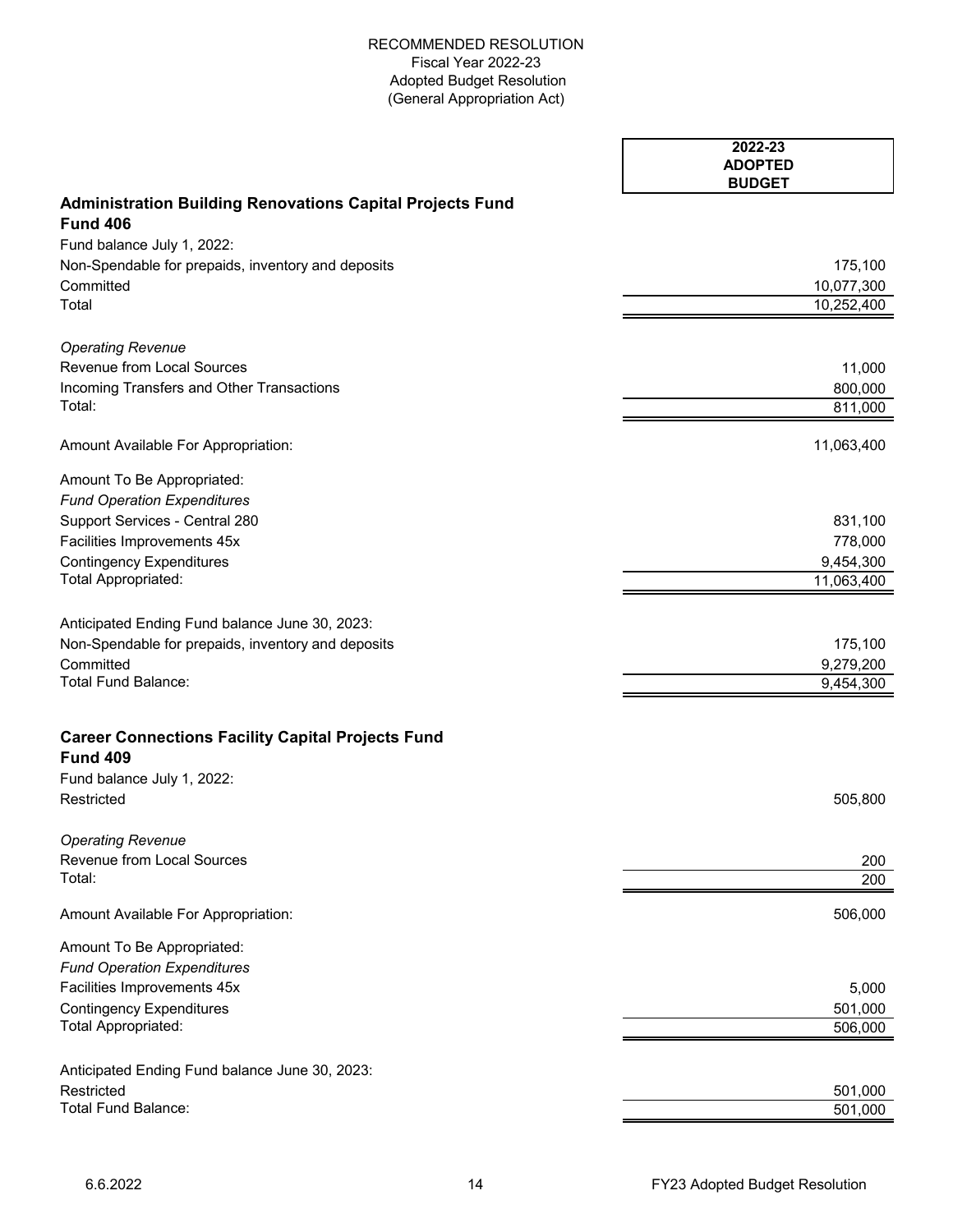|                                         | 2022-23<br><b>ADOPTED</b><br><b>BUDGET</b> |
|-----------------------------------------|--------------------------------------------|
| <b>Production Print Enterprise Fund</b> |                                            |
| <b>Fund 710</b>                         |                                            |
| Net Position July 1, 2022:              |                                            |
| Net investments in capital assets       | 157,300                                    |
| Unrestricted net position               | (882,900)                                  |
| <b>Net Position</b>                     | (725, 600)                                 |
| <b>Operating Revenue</b>                |                                            |
| Revenue from Local Sources              | 1,710,600                                  |
| Revenue from State Sources              | 67,100                                     |
| Total:                                  | 1,777,700                                  |
| Amount Available For Appropriation:     | 1,052,100                                  |
| Amount To Be Appropriated:              |                                            |
| <b>Fund Operation Expenditures</b>      |                                            |
| Support Services - Business 250         | 1,485,400                                  |
| Operations and Maintenance 260          | 225,000                                    |
| Support Services - Central 280          | 19,000                                     |
| Depreciation 711                        | 70,000                                     |
| <b>Contingency Expenditures</b>         | (747, 300)                                 |
| Total Appropriated:                     | 1,052,100                                  |
| Net Position June 30, 2023:             |                                            |
| Net investments in capital assets       | 157,300                                    |
| Unrestricted net position               | (904, 600)                                 |
| <b>Net Position</b>                     | (747, 300)                                 |